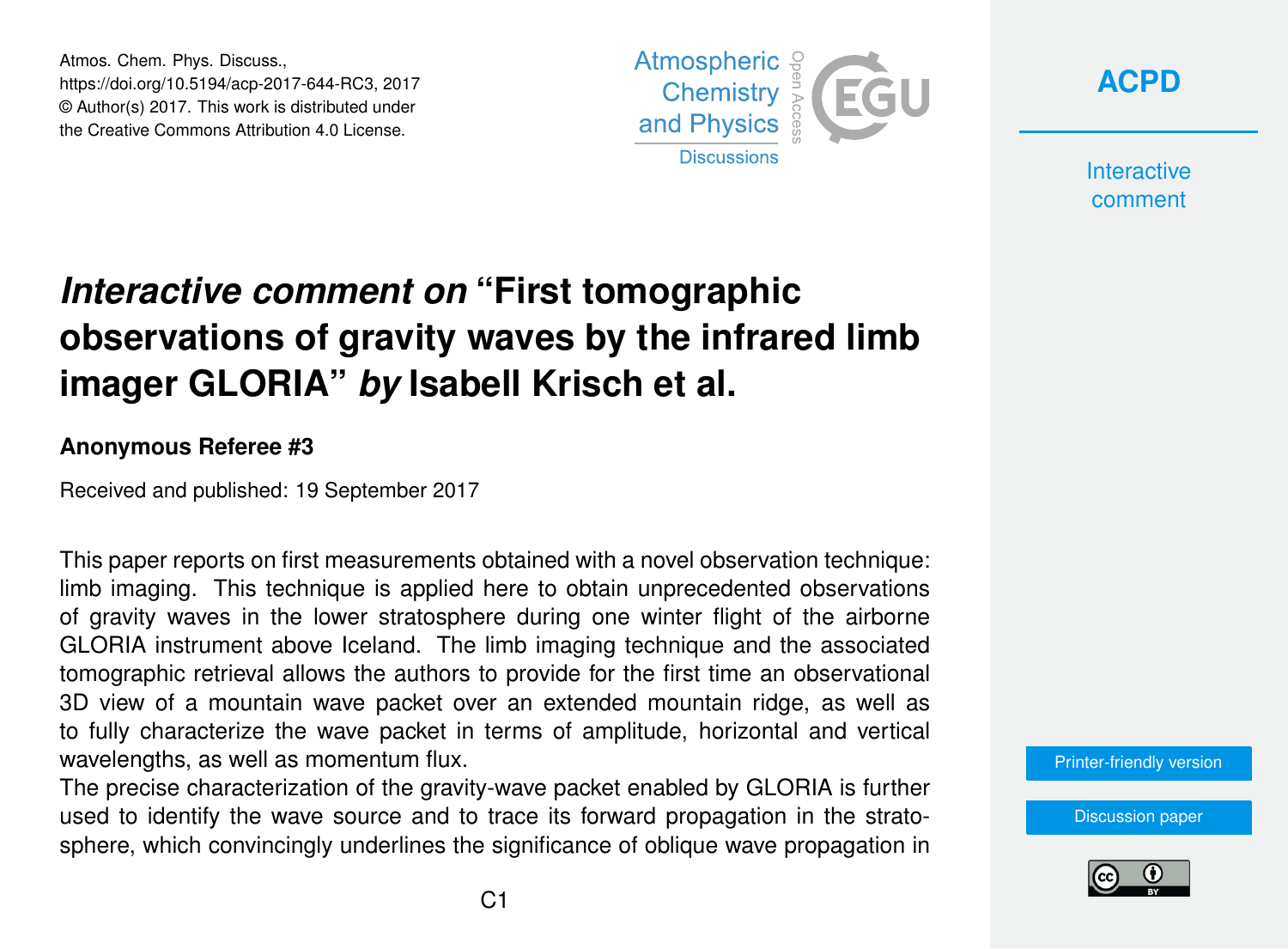the atmosphere, a common defficiency of current gravity-wave drag parameterizations.

This article therefore provides a very clear demonstration of limb imaging capabilities for gravity-wave studies, and I support its publication with only minor revisions, which are detailed hereinunder.

#### **Minor comments**

- p4, l5: Could you be more specific here regarding the "regularization term" or provide a reference where the use of this term is better detailed?
- p4, l7: Similarly, could you be more specific on the smoothing you are using in the raw ECMWF fields?
- Section 2.2
	- Could you please state the airplane altitude during GLORIA measurements?
	- One primary goal of the article is to show how GLORIA observations can be used to accurately retrieve gravity-wave fluctuations. I am therefore surprised that you did not try to show comparisons between the retrieved 3D temperature field and in-situ observations performed by the airplane before the hexagonal path or with the dropsonde measurements, as well as with the resolved gravity-wave structures in the ECMWF analyses. In my opinion, such comparison should further support the capabilities of GLORIA, and perhaps also provide an additional way of characterizing the instrument performances.
- p7, l10: It may be worth stating that Equation (2) actually only applies in the socalled mid-frequency approximation, where "pseudo-momentum" and "momen-

**Interactive** comment

[Printer-friendly version](https://www.atmos-chem-phys-discuss.net/acp-2017-644/acp-2017-644-RC3-print.pdf)

[Discussion paper](https://www.atmos-chem-phys-discuss.net/acp-2017-644)